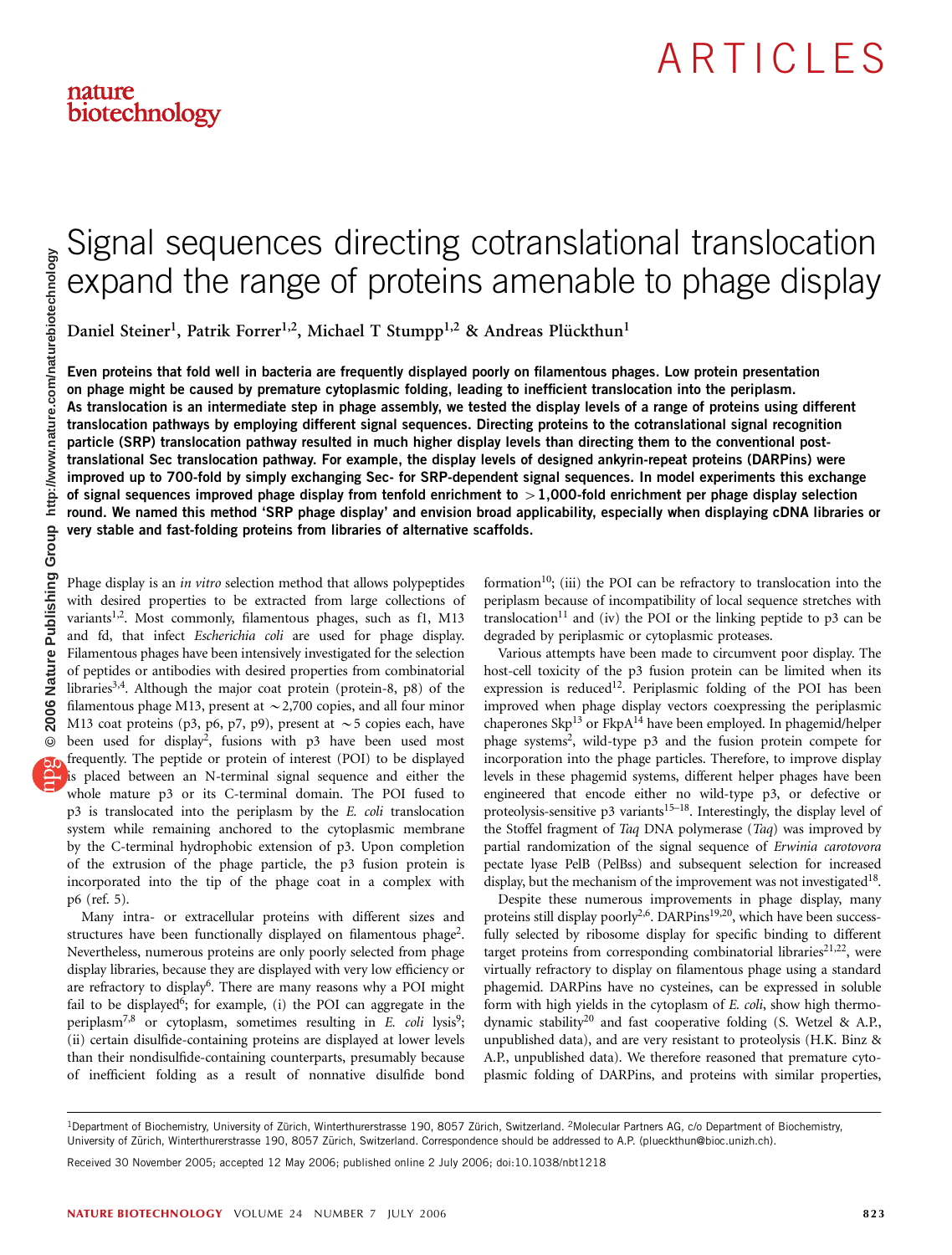

might result in their inefficient translocation into the periplasm and, as a consequence their poor display levels.

Three major pathways $23$  are known for the translocation of polypeptides across the cytoplasmic membrane into the periplasm of Gram-negative bacteria: the Sec pathway23, the signal recognition particle (SRP) pathway<sup>24–26</sup> and the Tat pathway<sup>27,28</sup>. The respective signal sequences strongly favor the targeting of proteins to one of these pathways. The Sec pathway translocates polypeptides posttranslationally, whereas the SRP pathway translocates polypeptides cotranslationally. These two pathways converge at the Sec translocon, which transports the polypeptides in an unfolded state across the cytoplasmic membrane. In contrast to these two pathways, the Tat pathway translocates only folded proteins post-translationally through the Tat translocon.

The majority of secreted E. coli proteins and phage p3 (ref. 29) use the Sec-dependent translocation pathway. In early phage display experiments using well-secreted proteins, such as antibody fragments, the translocation or display levels showed no major systematic dependence on the signal sequence used, but the only signal sequences tested were Sec dependent<sup>30</sup>. Consequently, bacterial Sec-dependent translocation signal sequences, such as those from PhoA or OmpA, have been used predominantly in phage display.

The Sec pathway can transport only polypeptides that are kept in an unfolded conformation, either by intrinsic features of the protein or by the specialized cytoplasmic chaperone SecB, and perhaps other cytoplasmic chaperones<sup>27</sup>. Therefore, this pathway is inherently incapable of translocating proteins that do not remain in an unfolded state in the cytoplasm. We reasoned that such inefficient translocation could also lead to inefficient display, thus rendering phage display selections very inefficient or even impossible for proteins that fold prematurely in the cytoplasm.

Indeed, the rapidly folding cytoplasmic protein thioredoxin can be translocated into the periplasm only at very low yields using the Secdependent PhoA signal sequence  $(PhoAss)^{31}$ . However, the signal sequence of DsbA (DsbAss) efficiently allowed the translocation of this rapidly folding protein into the periplasm<sup>32</sup>. It has been shown<sup>33</sup> that the reason for this effect is that DsbAss directs the fused protein to the cotranslational SRP pathway, thereby obviating inhibitory effects of cytoplasmic protein-folding on translocation.

Figure 1 Scheme of the expression cassette of the pDST phagemid vector series. The expression cassette is composed of a promoter/operator element of the lacZ gene of E. coli (lacZ p/o), the coding sequences for the signal sequence (ss) and a protein of interest (POI) to be displayed, a suppressable stop codon (TAG), the coding sequences for a flexible glycine/serine linker (G/S) and for the C-terminal domain (amino acids 250–406) of protein 3 of filamentous phage M13 (CTp3), mediating incorporation of the fusion protein into the phage particle, two stop codons (TGATAA, not depicted) and a transcription terminator element (not depicted). The coding sequence of the POI is flanked by DNA sequences encoding a FLAG-tag (FLAG) and a myc-tag (myc). Shown are the single letter amino acid sequences for the LamB signal sequence (LamBss), the MalE signal sequence (MalEss), the MglB signal sequence (MglBss), the OmpA signal sequence (OmpAss), the PelB signal sequence (PelBss) and the PhoA signal sequence (PhoAss) as representatives of signal sequences targeting the Sec pathway (Sec), and for the DsbA signal sequence (DsbAss), the TorT signal sequence (TorTss), the SfmC signal sequence (SfmCss) and the TolB signal sequence (TolBss) as representatives of signal sequences targeting the SRP pathway (SRP). The positively charged N-terminal region (n-region), the apolar hydrophobic core and the more polar C-terminal region (c-region) of the signal sequences are highlighted. They were assigned by the method described<sup>49</sup>, as implemented on the website http://www.cbs.dtu.dk/services/SignalP/. It should be noted that the Sec dependence of PelBss is only putative.

We found that DsbAss and other signal sequences that engage the SRP pathway allow the efficient display of DARPins on filamentous phage, and strongly improve the display levels of a range of other proteins. No negative effects of the SRP-directing signal sequences were observed, suggesting that this method, termed SRP phage display, is generally applicable to expand the range of proteins that can be efficiently displayed on filamentous bacteriophage.

### RESULTS

# Phagemids with Sec- or SRP-type signal sequences

To test whether cotranslational translocation mediated by the SRP pathway would improve display of proteins on filamentous phage particles, compared to the post-translational translocation using the Sec pathway, we constructed two phagemid series, which are identical except for the signal sequence. They contained either the signal sequence of E. coli PhoA (PhoAss), directing the p3 fusion proteins to be displayed to the post-translational Sec pathway, or the signal sequence of E. coli DsbA (DsbAss)<sup>33</sup>, directing the p3 fusion proteins to be displayed to the cotranslational SRP pathway. All further elements of the phagemids and their expression cassettes are described in detail in Figure 1 and Supplementary Figure 1 online. To test the applicability of the SRP translocation pathway for phage display, we cloned genes encoding a range of proteins into both phagemids (Table 1).

### Increased display yields using DsbAss

The display yields of p3 fusion proteins on phage particles were compared between phage particles produced from phagemids differing only in the signal sequence (PhoAss versus DsbAss). Phage particles were purified by CsCl-gradient centrifugation, and the display yields were analyzed by western blot analysis (Fig. 2a,b). A singlechain Fv antibody (scFv) showed about the same display yield, independent of the signal sequence used. In stark contrast, all four DARPins tested could be efficiently displayed only when using the DsbAss-containing phagemids; when using the PhoAss-containing phagemids, we could not detect displayed protein for the nonbinding DARPin E3\_5 (unselected DARPin, without target specificity)<sup>20</sup> or only very low amounts for the other DARPins tested.

To test the scope of this increased display, we compared several other proteins with the DsbAss and PhoAss. The use of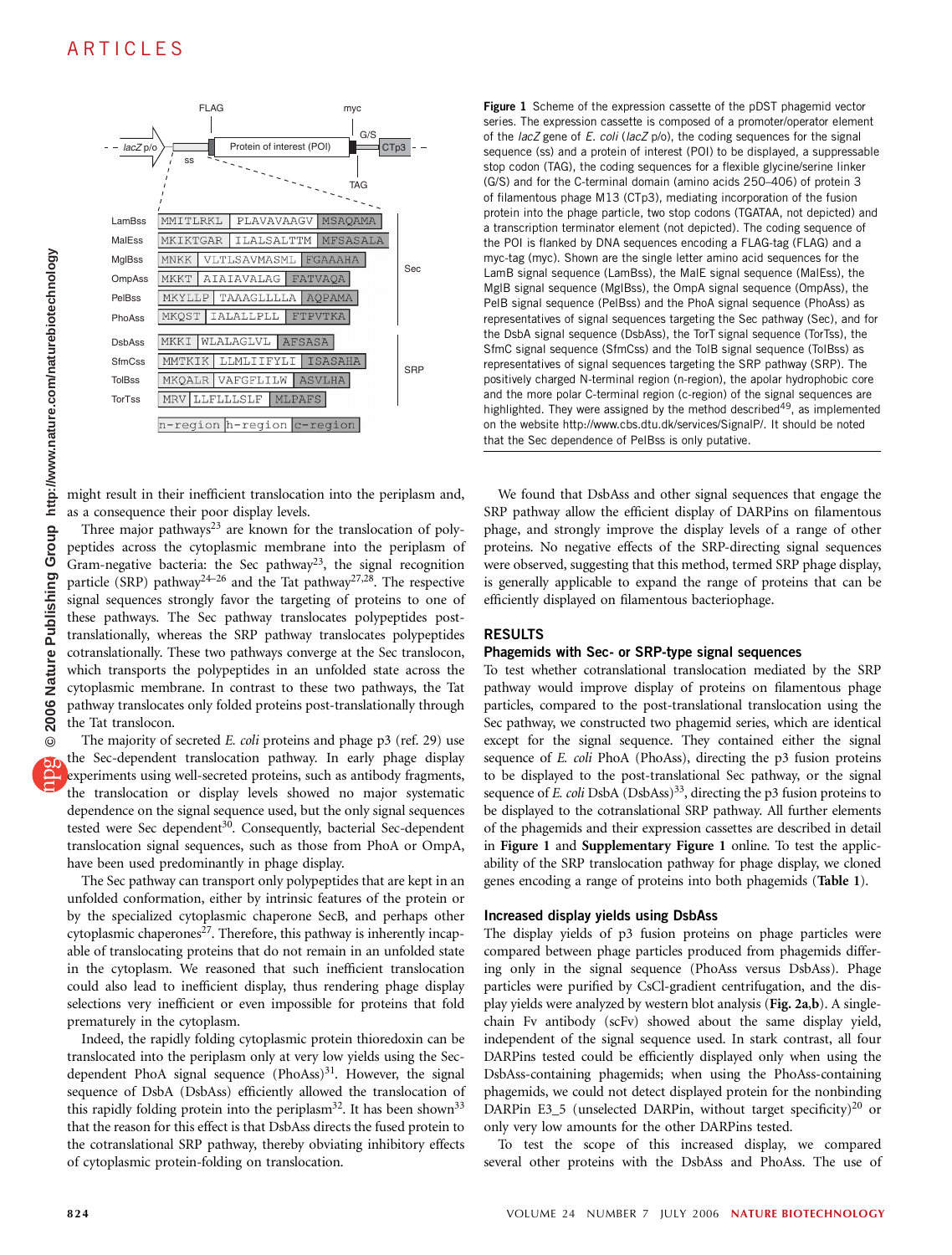|  |  | Table 1  Description of proteins tested for display on the surface of filamentous bacteriophage |  |  |  |  |
|--|--|-------------------------------------------------------------------------------------------------|--|--|--|--|
|--|--|-------------------------------------------------------------------------------------------------|--|--|--|--|

|                 |              | Phagemid |               |                                                                         |                              |  |
|-----------------|--------------|----------|---------------|-------------------------------------------------------------------------|------------------------------|--|
| Protein         | Abbr.        | PhoAss   | <b>DsbAss</b> | Description <sup>a</sup>                                                | Acc. $no.^b$ .<br>references |  |
| scFv_gpD        | scFv         | pDST24   | pDST31        | E1 - T245 of single-chain Fv binding to gpD                             | unpublished                  |  |
| DARPin 3a       | За           | pDST22   | pDST23        | D13 - Q166 of DARPin 3a binding to APH                                  | ref. 22                      |  |
| DARPin JNK2 2 3 | $2_{-}3$     | pDST34   | pDST37        | D13 - Q133 of DARPin JNK2 2 3 binding to JNK2                           | ref. 21                      |  |
| DARPin E3 5     | E3 5         | pDST30   | pDST32        | D13 - Q166 of nonbinding DARPin E3 5                                    | GB: AA025689, ref. 20        |  |
| DARPin E3 19    | E3 19        | pDST65   | pDST66        | D13 - Q166 of nonbinding DARPin E3 19                                   | GB: AA025690, ref. 20        |  |
| GCN4            | GCN4         | pDST39   | pDST40        | GCN4 derivative (RMKQLEDKVELLPKNYHLENEVARLKKLVGER)                      | SP: P03069                   |  |
| pD $\Delta$ N2  | gpD          | pDST41   | pDST42        | T21 - V110 of the capsid stabilizing protein of bacteriophage $\lambda$ | SP: P03712                   |  |
| $JNK2\alpha2$   | JNK2         | pDST45   | pDST46        | S2 - R424 of c-jun N-terminal kinase 2 (JNK2 $\alpha$ 2)                | SP: P45984                   |  |
| TrxA            | TrxA         | pDST47   | pDST48        | S1 - A108 of thioredoxin (trxA gene of E. coli)                         | SP: P00274                   |  |
| Tag polymerase  | Tag          | pDST51   | pDST52        | S290 - E832 Stoffel fragment of Tag DNA polymerase                      | SP: P19821                   |  |
| λ-phosphatase   | $\lambda$ PP | pDST53   | pDST54        | M1 - A221 of bacteriophage $\lambda$ Ser/Thr protein-phosphatase        | SP: P03772                   |  |
| APH             | APH          | pDST55   | pDST56        | A2 - F264 of aminoglycoside phosphotransferase (C19S, C156S, S194C)     | SP: POA3Y5                   |  |

<sup>a</sup>The first and last amino acid used are indicated in single letter amino acid code. <sup>b</sup>Accession numbers: GB, GenBank; SP, Swiss-Prot. DARPin, designed ankyrin-repeat protein; DsbAss, DsbA signal sequence; PhoAss, PhoA signal sequence; scFv, single-chain Fv antibody fragment.

Table 1 online).

DsbAss-containing phagemids resulted in considerably higher display yields for p3 fusions with the phage  $\lambda$  coat protein D (gpD)<sup>34</sup>, thioredoxin (TrxA) and aminoglycoside phosphotransferase IIIa (APH). Slightly higher display yields were observed with the DsbAss for the leucine zipper region of GCN4, Taq and the bacteriophage  $\lambda$ protein-phosphatase  $(\lambda PP)$ . In every case tested to date the display level was either maintained or increased by switching from PhoAss to DsbAss. Displayed c-jun N-terminal kinase 2a2 (JNK2) could not be detected with either signal sequence, suggesting that for this protein, lack of display is not due to premature folding (see below). These results demonstrate that the SRP-dependent DsbAss strongly increased display levels of p3 fusion proteins on phage particles for most polypeptides tested.

To quantify the protein display yields (Fig. 3), we analyzed phage particles displaying the target-specific APH-binding DARPin 3a or the JNK2-binding DARPin 2\_3 (refs. 21,22) by enzyme-linked immunosorbent assay of phage (phage ELISA) (Fig. 3a). Phage particles displaying DARPins specifically binding to the target proteins APH and JNK2 were compared after production under identical conditions

Figure 2 Display yields of the various POIs on phage particles. (a,b) CsCl-purified phage particles produced by the use of the respective phagemid indicated and normalized by UV absorbance to the same number of phage particles were separated by SDS-PAGE, blotted onto PVDF membranes and detected with antibodies specific for the C-terminal domain of protein 3 (anti-p3) (a) or the FLAG-tag (M1 anti-FLAG) located at the N terminus of the POI (b). The abbreviated names of the polypeptides are indicated on top of the lanes and refer to the polypeptides listed in Table 1. The display yields are compared for each polypeptide using either the PhoA signal sequences (lanes labeled 'p') or the DsbA signal sequence (lanes labeled 'd') translocating the corresponding fusion protein by



Faster enrichment when using DsbAss

from either DsbAss-containing phagemids or PhoAss-containing phagemids. Based on the detection of bound phage particles with an anti-M13 antibody, an increased display yield of up to 600-fold was observed when the SRP-dependent DsbAss was used (Fig. 3a,d). To exclude any dependence on the E. coli strain, we confirmed these results of DsbAss causing improved display yields (obtained in E. coli XL1-Blue) with another strain. Thus we tested the genotypically different E. coli strain TG1, frequently used in phage display (data not shown; for genotypes and strain references, see Supplementary

To demonstrate that the higher display yields obtained by using DsbAss also dramatically improved selection experiments, we mixed two test mixtures containing four different types of phage particles produced from phagemids encoding either DsbAss or PhoAss in various ratios. For both test mixtures, phage particles displaying the target-specific DARPins 3a and 2\_3 (binding the proteins APH and JNK2, respectively)<sup>21,22</sup> were spiked at a ratio of  $1:10^7$  into phage

the Sec pathway or the SRP pathway, respectively. The molecular weights of marker proteins are indicated in kDa at both sides of the blot. The band at 62 kDa in the anti-p3 blot corresponds to wild-type p3 and provides an additional normalization of the amount of phage particles loaded. Wild-type p3 is well known<sup>50</sup> to run at a seemingly higher MW. Note that DARPin E3\_5-p3 fusion runs at an apparently lower MW than other DARPin-fusions. This is also observed for this very stable protein in nonfused form, for which mass spectrometry indicated the expected mass, and may indicate incomplete denaturation on the SDS gel, compared to the less stable E3\_19 which runs at the expected MW.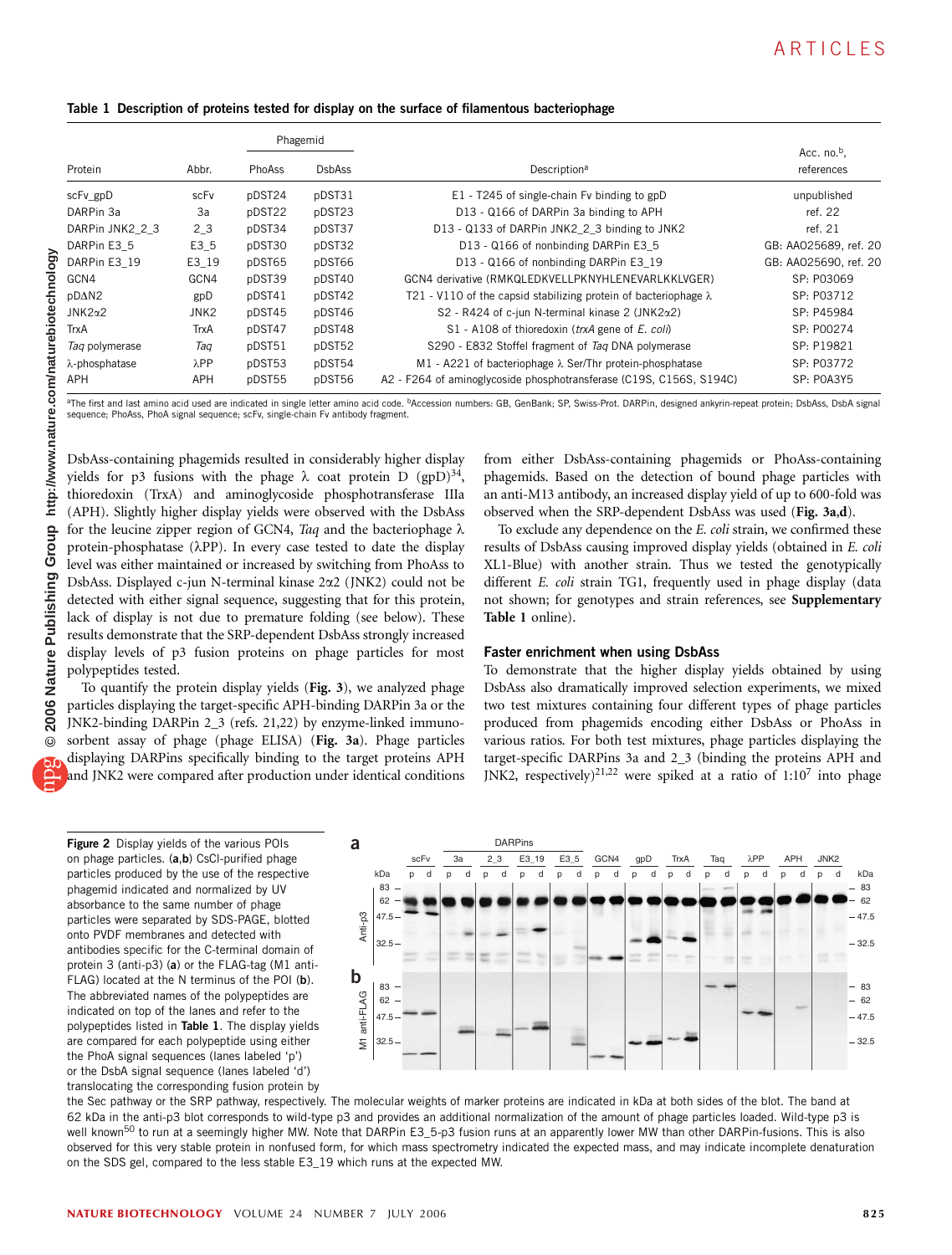# ARTICLES



TorTss, TolBss or SfmCss) were compared to phage particles produced from phagemid variants encoding Sec-dependent signal sequences (Sec; PhoAss or PelBss). The Sec dependence of PelBss is only putative. (d) Quantification of the ELISA data depicted in a–c. The increase in display level (fold increase) for each signal sequence used corresponds to the number of phage particles giving a signal of  $OD_{450} = 0.5$  relative to the number of PhoAss-containing phage particles giving a signal of  $OD_{450} = 0.5.$ 

ncrease in display level relative Increase in display level relative 1  $0.1$ TorTss Tolbes StmCss DspAs PhoAss Pelass Sec SRP

particles displaying the nonbinding DARPins E3\_5 and E3\_19 (unselected DARPins, without target specificity)<sup>20</sup> (Table 2). Whereas the APH- and JNK2-specific phage particles could be enriched from the test mixture produced from DsbAss-encoding phagemids by a factor of more than 1,000 per selection cycle  $(>10\%$  of the tested clones were specific for their target after only two cycles of selection, as determined by PCR with clone-specific primers), the corresponding PhoAss-containing APH- and JNK-specific phagemids were not enriched from the test mixture even after five selection cycles (no specific clones were observed). To quantify the enrichment of phage particles produced from phagemids encoding PhoAss, we spiked the phage particles displaying target-specific DARPins at much lower dilution (1:100 and 1:10) into phage particles displaying the nonbinding DARPins E3\_5 and E3\_19. One cycle of standard phage display selections on the target proteins APH and JNK2 was performed (Table 2). The enrichment of APH- and JNK2-specific phage particles from these test mixtures was less than a factor of 10 per cycle for PhoAss, as calculated from the number of specific clones. This observed improvement in enrichment of  $>$  100-fold in DsbAsscontaining compared to PhoAss-containing phage particles corresponds well to the several hundredfold increased display level observed by western blot analysis (Fig. 2) and quantitative ELISA measurements (Fig. 3a,d).

# Other SRP-type signal sequences increase display

To analyze if the SRP-dependence of the signal sequence is really the key determinant for the observed increased display levels using DsbAss, we tested additional signal sequences known to direct proteins either to the SRP pathway or the Sec pathway. The phagemids encoding the target-specific DARPins 3a and 2\_3 (binding APH and JNK2, respectively) were adapted by exchanging the signal sequences. We additionally used the SRP-dependent signal sequences of the E. coli proteins TolB (TolBss), SfmC (SfmCss) and TorT (TorTss)<sup>35</sup> (Fig. 1). The E. carotovora PelB signal sequence (PelBss), which dependent because it lacks a strongly hydrophobic region, a typical feature of SRP-dependent signal sequences<sup>35</sup>. To quantify the difference in display levels, the corresponding phage particles were analyzed by phage ELISA (Fig. 3b–d) as described above. An increased display yield of up to 700-fold was observed for the SRP-dependent TorTss, compared to the Sec-dependent PhoAss. The SRP-dependent SfmCss and TolBss gave an increased display yield up to 300-fold. The putative Sec-dependent PelBss showed only a two- to sixfold increased display yield, compared to PhoAss. For all SRP-dependent signal sequences the ELISA readings obtained for phages displaying

is frequently used in phage display, was also tested and is probably Sec

Table 2 Enrichment of phages displaying target-specific DARPins<sup>a</sup>

|                            |                   | Antigen                        | Round of phage selection<br>(positive colonies/number of<br>colonies tested) <sup>b</sup> |                 |                |                 |                 |  |
|----------------------------|-------------------|--------------------------------|-------------------------------------------------------------------------------------------|-----------------|----------------|-----------------|-----------------|--|
| Signal seq.<br>of phagemid | <b>Dilution</b>   |                                | 1 <sup>st</sup>                                                                           | 2 <sub>nd</sub> | 3rd            | 4 <sup>th</sup> | 5 <sup>th</sup> |  |
| <b>DsbAss</b>              | $1:10^{7}$        | <b>APH</b><br>JNK <sub>2</sub> | 0/14<br>0/14                                                                              | 4/16<br>2/16    | 14/14<br>14/14 |                 |                 |  |
| PhoAss                     | $1:10^{7}$        | APH<br>JNK <sub>2</sub>        | 0/11<br>0/14                                                                              | 0/15<br>0/16    | 0/14<br>0/14   |                 | 0/9<br>0/11     |  |
|                            | $1:10^{2}$        | <b>APH</b><br>JNK <sub>2</sub> | 2/16<br>1/16                                                                              |                 |                |                 |                 |  |
|                            | 1:10 <sup>1</sup> | <b>APH</b><br>JNK <sub>2</sub> | 4/16<br>7/16                                                                              |                 |                |                 |                 |  |

<sup>a</sup>Input mixtures produced from phagemids encoding either PhoAss or DsbAss were produced as described in Methods. To a 1:1 mixture of phage particles displaying the nonbinding DARPins E3\_5 and E3\_19, phage particles displaying the target-specific DARPins 3a (recognizing APH) or 2\_3 (recognizing JNK2) were added in a 1:107 dilution for both mixtures and, additionally, in  $1:100$  and  $1:10$  dilutions for the mixtures generated from phage encoding the PhoAss. <sup>b</sup>Colonies were screened by PCR using primers specific for the DARPins 3a or 2\_3.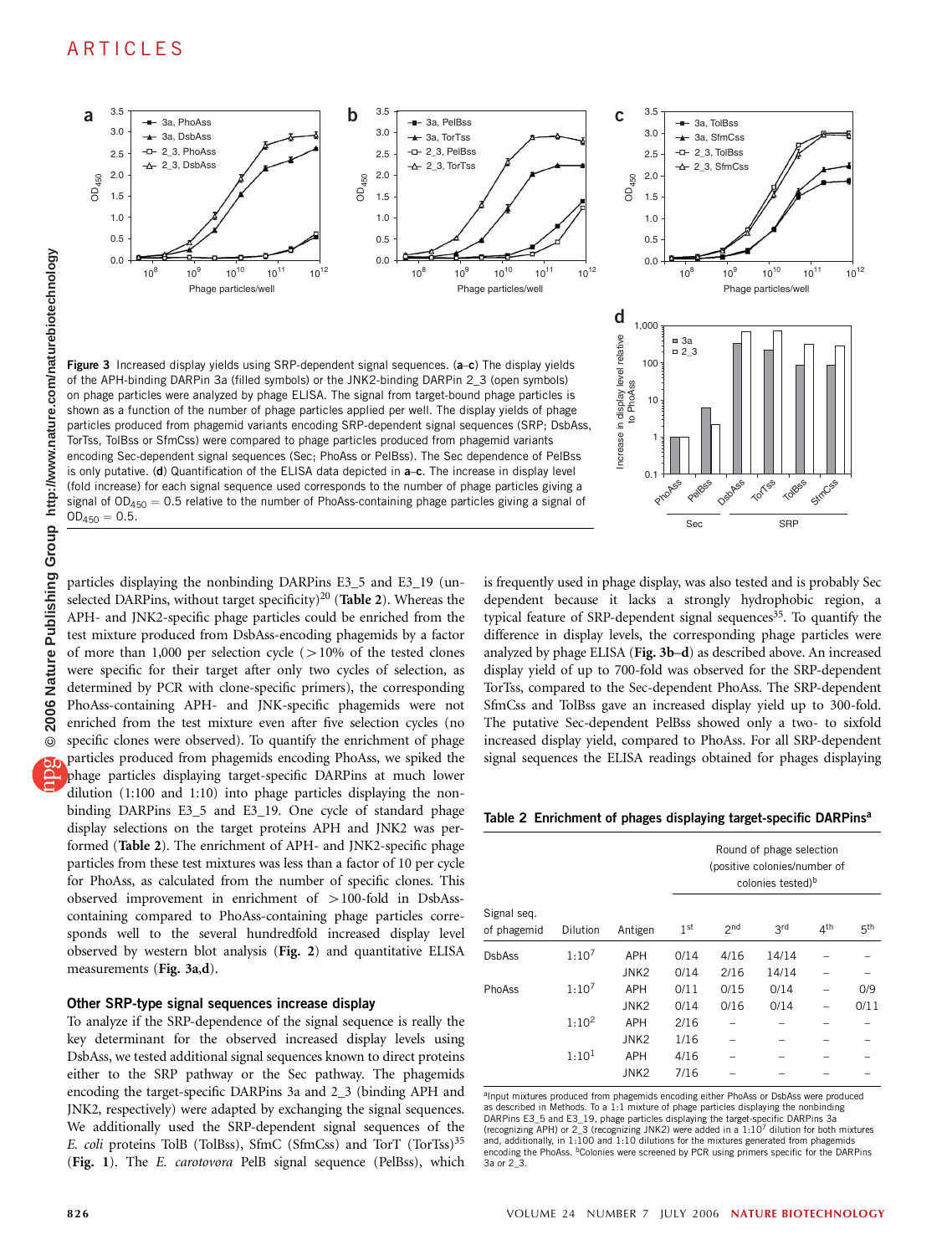**© 2006 Nature Publishing Group http://www.nature.com/naturebiotechnology**nature.com/naturebiotechnology http://www. Group Publishing Nature 2006  $\odot$ 

**Figure 4** Protein translation and translocation of the various unfused POIs to the periplasm. (a–c) Whole cell and periplasmic extracts from nonsuppressor E. coli JM83 cells, harboring the respective phagemid and normalized to the same amount of cells, were separated by SDS-PAGE, blotted onto PVDF membranes and detected with antibodies specific for the C-terminal myc-tag (anti-myc) (a,b) and the N-terminal FLAG-tag (M1 anti-FLAG) (c). The anti-FLAG antibody M1 selectively recognizes the N-terminal FLAG-tag of the processed, mature POI (Fig. 1) having a freely accessible  $\alpha$ -amino group. The protein translation and translocation yields are compared for each polypeptide using either the PhoA signal sequence (lanes labeled 'p') or the DsbA signal sequence (lanes labeled 'd') to translocate the corresponding protein by the Sec pathway or the SRP pathway, respectively. The abbreviated names of the polypeptides are indicated on top of the lanes and refer to the polypeptides listed in Table 1; for all other abbreviations see Figure 2. Mature protein (open triangles) and precursor protein (closed triangles) are indicated where possible. The degradation products of JNK2 detected with the anti-FLAG antibody M1 in



whole cell extracts (c) could not be detected in the periplasmic fraction with the same antibody (data not shown), suggesting that the degradation products are insoluble and pelleted during centrifugation.

the DARPin 3a were always somewhat lower than for the phages displaying the DARPin 2\_3.

# Periplasmic levels of POIs correlate with display

We further wanted to investigate whether the increased display of these proteins on phage particles correlates with elevated translocation of these proteins to the periplasm and is not just caused by higher cytoplasmic protein translation yields. We therefore expressed the proteins from identical phagemids as used above (Table 2) in the nonsuppressor E. coli strain JM83. In contrast to the suppressor strain XL1-Blue, which is used for phage production, this nonsuppressor strain prevents read-through of the amber stop codon after the C terminus of the POI (Fig. 1). Whole cell extracts or periplasmic fractions were analyzed by western blotting (Fig. 4). To determine the total amount of POI, we used the C-terminal myc-tag of the precursor and mature protein for detection. The amount of periplasmically located, mature POI was additionally determined with the anti-FLAG antibody M1 that selectively recognizes the N-terminal FLAG-tag of the mature POI (Fig. 1)—precise cleavage of the signal sequence after translocation is required before this antibody can recognize the freely accessible  $\alpha$ -amino group as part of the FLAG tag of the mature POI<sup>36</sup>.

Detection of mature and precursor protein with the anti-myc antibody showed that the total protein expression of the different POIs is only influenced to a small extent by the signal sequence (Fig. 4a). However, the translocation into the periplasm depends directly on the signal sequence (Fig. 4b,c). As expected, the signals of the periplasmic fractions detected with the anti-myc antibody (Fig. 4b) on western blots correlated well with the signals from whole-cell western blots developed with the anti-FLAG antibody M1 (Fig. 4c), which detects only mature protein. The mature protein is thus located in the periplasm. Importantly, precursors of several fusion proteins are accumulating in the cytoplasm when using PhoAss, but not when using DsbAss, as seen in the whole cell blots with detection of the C-terminal myc-tag (Fig. 4a).

Independent of the signal sequence used, the scFv antibody fragment is well translocated across the cytoplasmic membrane. In stark contrast, all four tested DARPins could be efficiently translocated only when using the DsbAss-containing phagemids, and almost no protein translocation could be detected when using the PhoAss-containing phagemids. In agreement with previous observations $32,33$ , the expression of TrxA from DsbAss-containing phagemids resulted in considerably higher translocation yields. Only moderately higher translocation yields were observed for Taq, phage  $\lambda$  proteinphosphatase ( $\lambda PP$ ) and phage  $\lambda$  coat protein D (gpD). The unfused zipper region of GCN4 could not be detected in any of the western blots because of its small size. Very low translocation levels were detected for APH. For JNK2a2, only small amounts of protein were detected in the periplasmic fraction with the anti-myc antibody (JNK2, Fig. 4b), whereas a number of insoluble degradation products were detected with the anti-FLAG antibody M1 (JNK2, Fig. 4c), suggesting that this degradation may lead to low display (Fig. 2).

When these results are compared to those in Figure 2, a strong correlation between the translocation yields and the display levels of the different POIs is observed.

### Other Sec-type signal sequences cause low display

We analyzed additional signal sequences known to direct proteins to the post-translational Sec-dependent translocation pathway. We chose as the proteins to be displayed DARPin E3\_5, a protein with very high thermodynamic stability, and TrxA, a protein previously shown to be efficiently translocated only by SRP-dependent signal sequences<sup>35</sup>. The corresponding phagemids were adapted by exchanging the signal sequences to the SRP-dependent signal sequences (TolBss, SfmCss or TorTss), the Sec-dependent signal sequences (LamBss, MalEss, MglBss or OmpAss)23 or the putative Sec-dependent PelBss (Fig. 1). To compare the difference in display levels, we analyzed the corresponding phage particles by western blotting (Fig. 5a). For DARPin E3\_5 essentially no displayed protein could be detected with any of the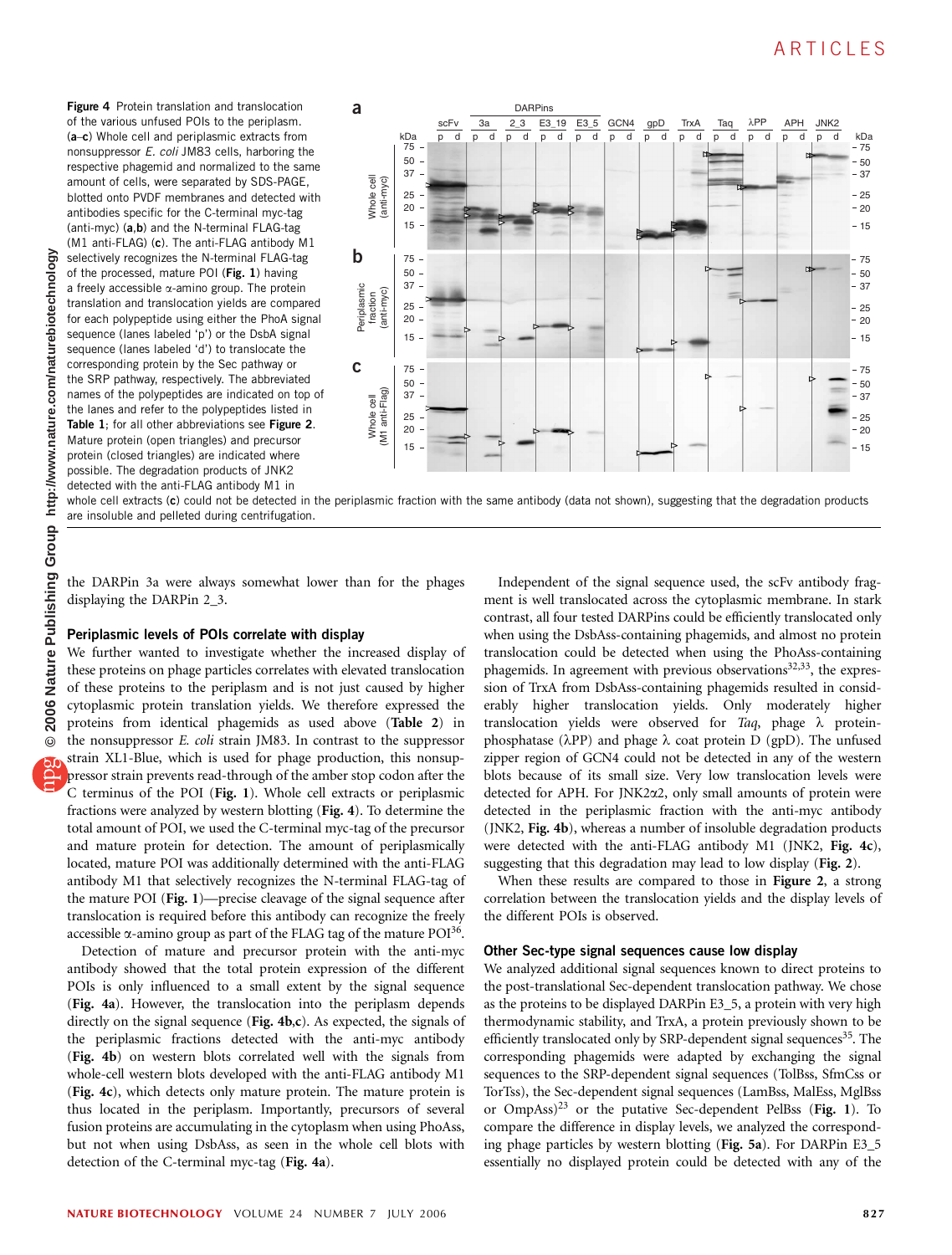# ARTICLES



Figure 5 Display yields and periplasmic translocation of DARPin E3\_5 and TrxA using various Sec- and SRP-dependent signal sequences. (a) Phage particles, produced by the use of the respective phagemid indicated and normalized by UV absorbance to the same number of phage particles, were separated by SDS-PAGE, blotted onto PVDF membranes and detected with antibodies specific for the myc-tag (antimyc), located at the C terminus of the POI, or the FLAG-tag (M1 anti-FLAG), located at the N terminus of the POI. (b) Whole cell extracts from JM83 cells harboring the respective phagemid indicated were analyzed as described for Fig. 3a,c. The display, protein translation and translocation yields for DARPin E3\_5 and TrxA are compared between phagemids encoding Sec-dependent signal sequences (Sec; LamBss, MalEss, MglBss, OmpAss, PelBss or PhoAss) and SRP-dependent signal sequences (SRP; DsbAss, TorTss, TolBss or SfmCss). The Sec dependence of PelBss is only putative. SDS-PAGE of the phage particles produced from phagemids encoding the DARPin E3\_5 and whole cell extracts from JM83 cells harboring the phagemids encoding the DARPin E3\_5 were run at 60  $\degree$ C to reduce the partial refolding and therefore smearing of this very stable protein during separation. Control lane: the phagemid encoding the scFv with PhoAss was used as control for western blotting of phage particles or of whole cell extracts.

Sec-dependent signal sequences used, whereas all SRP-dependent signal sequences gave display levels in the same range as found for DsbAss (Figs. 2 and 5a). For TrxA the display yields were also considerably higher for all SRP-dependent signal sequences tested than for Sec-dependent signal sequences. However, in contrast to the DARPin E3\_5, where almost no displayed protein could be detected for the Sec-dependent signal sequences, TrxA was displayed at moderate levels when using the Sec-dependent MalEss, MglBss and OmpAss and the putative Sec-dependent PelBss, yet substantially lower than with the SRP-dependent signal sequences.

The periplasmic expression yields of the DARPin E3\_5 and TrxA correlate well with the display levels observed (Fig. 5a,b) and are also higher for all SRP-dependent signal sequences than for the Secdependent ones. This effect is not caused by increased protein translation (Fig. 5b).

### **DISCUSSION**

Some polypeptides are refractory to conventional filamentous phage display because of their individual molecular properties. The reasons have generally not been elucidated<sup>2</sup>. This makes the success of the display of a particular polypeptide unpredictable.

A unique aspect of filamentous phage assembly, in contrast to the assembly of many other bacteriophages, is that it is a secretory process. Incorporation of the coat proteins into the growing phage particle occurs in the cytoplasmic membrane, and nascent phages are extruded from the cell as they assemble2. This phage assembly mechanism requires that the POI is translocated across the cytoplasmic membrane into the periplasm to be displayed on the phage particle.

In conventional filamentous phage display, signal sequences directing the POI to the Sec pathway23 are used for translocation. In this pathway, the polypeptide is first synthesized by the ribosome and then post-translationally translocated, in its unfolded state, by the Sec translocon. This post-translational translocation poses a challenge for keeping the protein in a transport-competent, unfolded state. Transport capability may be achieved by intrinsic features of the polypeptide or by its interaction with the specialized cytoplasmic chaperone SecB and perhaps other cytoplasmic chaperones<sup>27</sup>. However, such mechanisms may not be effective for fastfolding and stable proteins; they may fold prematurely in the cytoplasm making them translocation incompetent.

By merely exchanging the signal sequence targeting the Sec pathway (e.g., LamBss, MalEss, MglBss, OmpAss or PhoAss) by one targeting the SRP pathway (e.g., DsbAss, SfmCss, TolBss and TorTss) in a standard phage display system, we were able to increase the functional display levels for numerous proteins up to 700-fold (Fig. 3), resulting in enrichment factors per selection

round of more than 1,000 (Table 2). This increase of the display levels correlates well with an increase of translocation across the cytoplasmic membrane into the periplasm and is not caused by an overall increase in protein translation (Fig. 4).

Similar improvements of periplasmic expression levels when using the SRP pathway instead of the Sec pathway for protein translocation to the periplasm were described with the model protein  $TrxA^{33,35}$ . Using a total of ten signal sequences, targeting either the Sec or the SRP pathway, we were able to demonstrate in the present study that the improvements in display were indeed a result of the targeted translocation pathway and not caused by individual properties of a particular signal sequence (Fig. 3).

For all proteins tested, the display levels on phage particles using SRP-dependent signal sequences were greater than or at least equal to those obtained using the Sec-dependent signal sequences (Figs. 2 and 5). This is also true for proteins, such as an scFv-fragment, that are already very well displayed using the conventional Sec-dependent signal sequences. These findings strongly suggest that the use of the cotranslational SRP pathway substantially expands the range of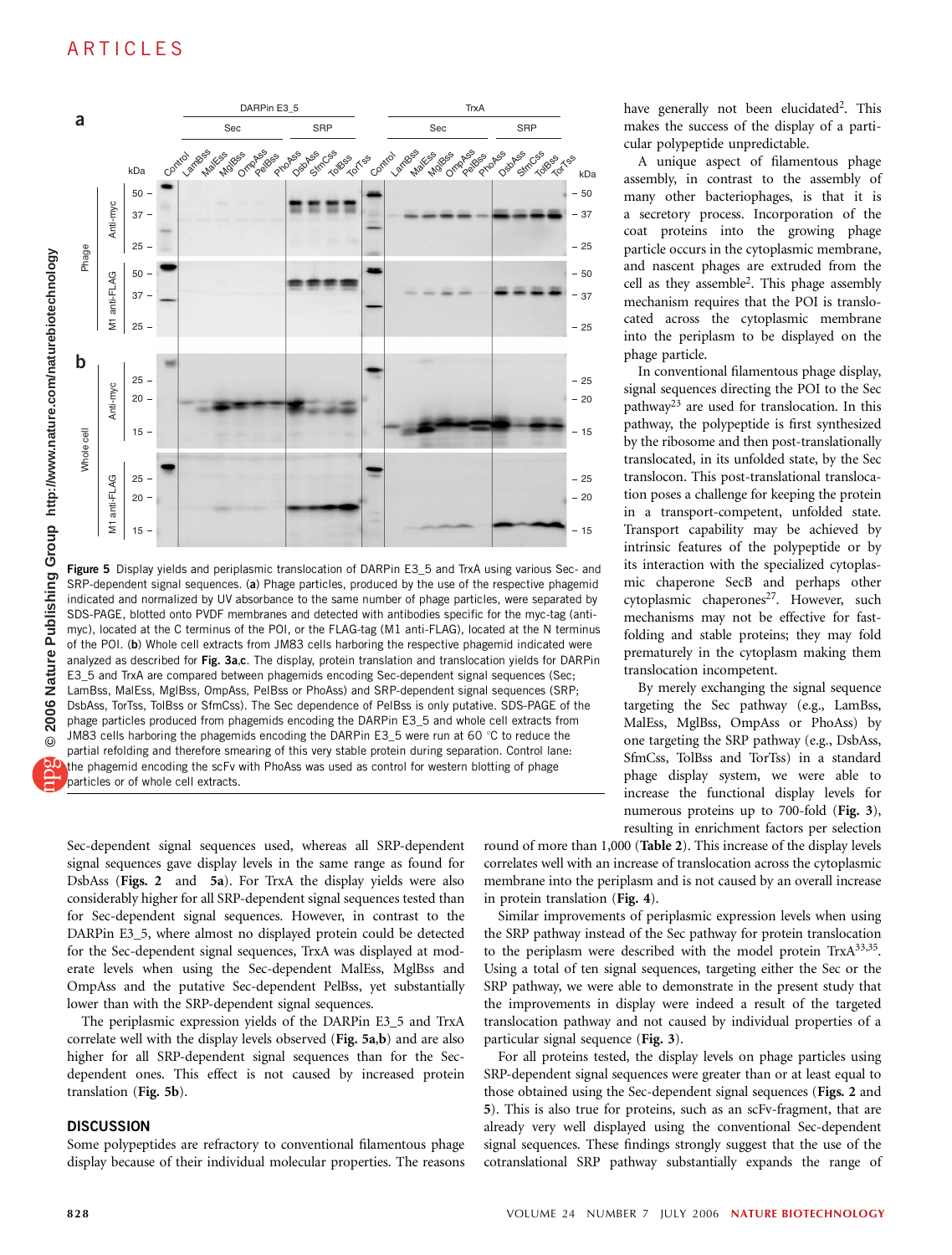proteins that can be efficiently displayed on phage particles without having negative effects on already well-displayed proteins.

It is reasonable to assume that cotranslational SRP-dependent translocation obviates the inhibitory effect of premature cytoplasmic protein folding on translocation and thereby allows the display of fastfolding and stable proteins that could not be displayed using the posttranslational Sec pathway (Figs. 2 and 5a). These latter proteins are efficiently displayed only when SRP-dependent signal sequences are used. Oxidized TrxA, for example, has a high  $\Delta G_0$  value of 8.1 kcal/ mol and a very fast burst phase in folding with a first-order rate constant of 400  $s^{-1}$  (ref. 37).

DARPins possess even higher thermodynamic stabilities than TrxA and have folding rates within the same order of magnitude. Thermal and denaturant-induced unfolding studies revealed  $T_m$  values above 66 °C, and  $\Delta G$  values between 9.5 and 21.1 kcal/mol. In addition, DARPins show fast folding with first-order rate constants around 800  $s^{-1}$  (S.Wetzel & A.P., unpublished data). Interestingly, the less stable DARPin E3\_19 ( $\Delta G$  value of 9.6 kcal/mol) is still displayed at some low level when using Sec-dependent signal sequences, whereas the more stable DARPin E3\_5 ( $\Delta G$  value of 14.8 kcal/mol) is essentially not displayed (Figs. 2 and 5a). Interestingly, TrxA variants having slower folding rates and lower thermodynamic stabilities than the wild-type protein also show improved translocation by the Sec pathway38. In line with our hypothesis, much higher display levels are seen for TrxA wt when the SRP-dependent signal sequences are used (Fig. 2). Whereas the Sec-dependent signal sequences do not enable translocation of DARPin E3\_5 and translocate TrxA only at a low level, SRP-dependent signal sequences translocate both proteins, only at a much higher level (Fig. 5b).

The SRP-dependent signal sequence only moderately improved the display level for gpD, a protein with a  $\Delta G_0$  value of 5.1 kcal/mol<sup>39</sup> and a moderate folding rate with the fastest phase estimated at 5  $s^{-1}$  (P.F. & A.P., unpublished data). In contrast, antibody fragments can be translocated and displayed equally well with the Sec- or SRPdependent signal sequences (Figs. 2 and 4). For antibody fragments, no evidence of a decrease in translocation with increasing thermodynamic stability is apparent<sup>40</sup>, presumably because the fastest phases of folding of these proteins do not exceed 10  $s^{-1}$  (ref. 41), and folding rates of many such molecules are much smaller.

Proteins that need cytoplasmic cofactors for folding or function may be refractory to display using the SRP translocation pathway. A recently described phage display system based on the posttranslational Tat translocation pathway<sup>42</sup> might be better suited for the display of such proteins. Because it has been proposed that p3 itself cannot be displayed with the Tat system<sup>42</sup>, the POI may have to be secreted separately and then assembled in the periplasm. A general limitation of this Tat-based approach is that only folded proteins can be translocated through the Tat translocon<sup>43</sup>. For example, disulfidecontaining proteins such as antibody fragments can be secreted with the Tat system, and presumably displayed, only from a strain that allows disulfide formation in the cytoplasm<sup>43</sup>.

As with any selection technology, the success of phage display selections strongly depends on the diversity of functionally displayed library members. A large combinatorial DNA library alone does not guarantee great functional diversity. We propose that SRP phage display could increase the functional diversity of many libraries, especially those expected to contain members with widely different folding rates and stabilities, such as for example, cDNA libraries. With SRP phage display, selections from such libraries can probably be performed with similar enrichment factors and numbers of selection rounds as typical for 'Sec-compatible' proteins and peptides. The enrichment factor for displaying DARPins was increased from about 10 to over 1,000 by switching to SRP phage display (Table 2).

We envision that SRP phage display will be applicable to all variants of phagemid or phage-based systems<sup>12,15-18,44,45</sup>, including monovalent or polyvalent display, and will be compatible with all filamentous-phage coat proteins used for display. SRP phage display requires only the POI to be rerouted to the SRP pathway by simply exchanging the signal sequence. CysDisplay<sup>45</sup> and pJuFo phage display44, two methods in which the POI is disulfide linked but not directly fused to p3, may also benefit from the SRP pathway. In these systems, the POI would be translocated by the SRP pathway, whereas the corresponding phage coat protein could still be translocated by the conventional Sec pathway, in analogy to the strategy described for the Tat pathway<sup>42</sup>.

We identified post-translational protein translocation across the cytoplasmic membrane as a major bottleneck of conventional filamentous phage display. By redirecting the fusion proteins to the cotranslational SRP pathway using an appropriate signal sequence, we achieved efficient display of a wide range of POIs, presumably by avoiding premature folding in the cytoplasm. In particular, highly stable and fast-folding POIs were refractory to display using a Secdependent signal sequence, but can be efficiently displayed using a SRP-dependent signal sequence. In all cases tested the protein display levels were either maintained or improved by using a SRP-directing signal sequence. Therefore, this method seems to be a simple and broadly applicable way to expand the range of proteins that can be efficiently displayed and selected on filamentous phage.

# METHODS

Materials. All chemicals were of the highest quality and purchased from Fluka unless stated otherwise. Oligonucleotides were from Microsynth. Vent DNA polymerase, restriction enzymes and buffers were from New England Biolabs or Fermentas. Helper phage VCS M13 was from Stratagene. All cloning and phage amplification was performed in E. coli XL1-Blue from Stratagene. Additionally, E. coli TG1 was used for phage production. Periplasmic protein expression was examined in the nonsuppressor E. coli strain JM83 obtained from the American Type Culture Collection. Genotypes and references for the E. coli strains used are described in the Supplementary Table 1 online.

Molecular biology. Unless stated otherwise, all molecular biology methods were performed according to standard protocols<sup>46</sup>.

Cloning. The phagemid vectors (plasmids with phage origin) that were prepared for the present study are described in detail in the Supplementary Methods online. The DNA encoding the proteins to be displayed was inserted into phagemids encoding either PhoAss or DsbAss, resulting in the phagemids listed in Table 1. The first and the last amino acids of the cloned proteins of interest are given in Table 1 as well as the reference or accession number for either GenBank or Swiss-Prot databases.

For the DARPins 3a and 2\_3, phagemids encoding the PelBss (pDST80 and pDST81, respectively), SfmCss (pDST86 and pDST87, respectively), TolBss (pDST84 and pDST85, respectively) and TorTss (pDST88 and pDST89, respectively) were generated.

For the DARPin E3\_5 and thioredoxin (TrxA), phagemids encoding the LamBss (pDST110 and pDST117, respectively), MalEss (pDST109 and pDST116, respectively), MglBss (pDST111 and pDST118, respectively), OmpAss (pDST103 and pDST104, respectively), PelBss (pDST105 and pDST112, respectively), SfmCss (pDST108 and pDST115, respectively), TolBss (pDST106 and pDST113, respectively) and TorTss (pDST107 and pDST114, respectively) were generated. All signal sequences used are described in detail in Supplementary Table 2 online.

Phage production and purification. The protocols were adapted from refs. 47 and 48. Five ml  $2 \times$  YT medium containing 1% glucose, 34  $\mu$ g/ml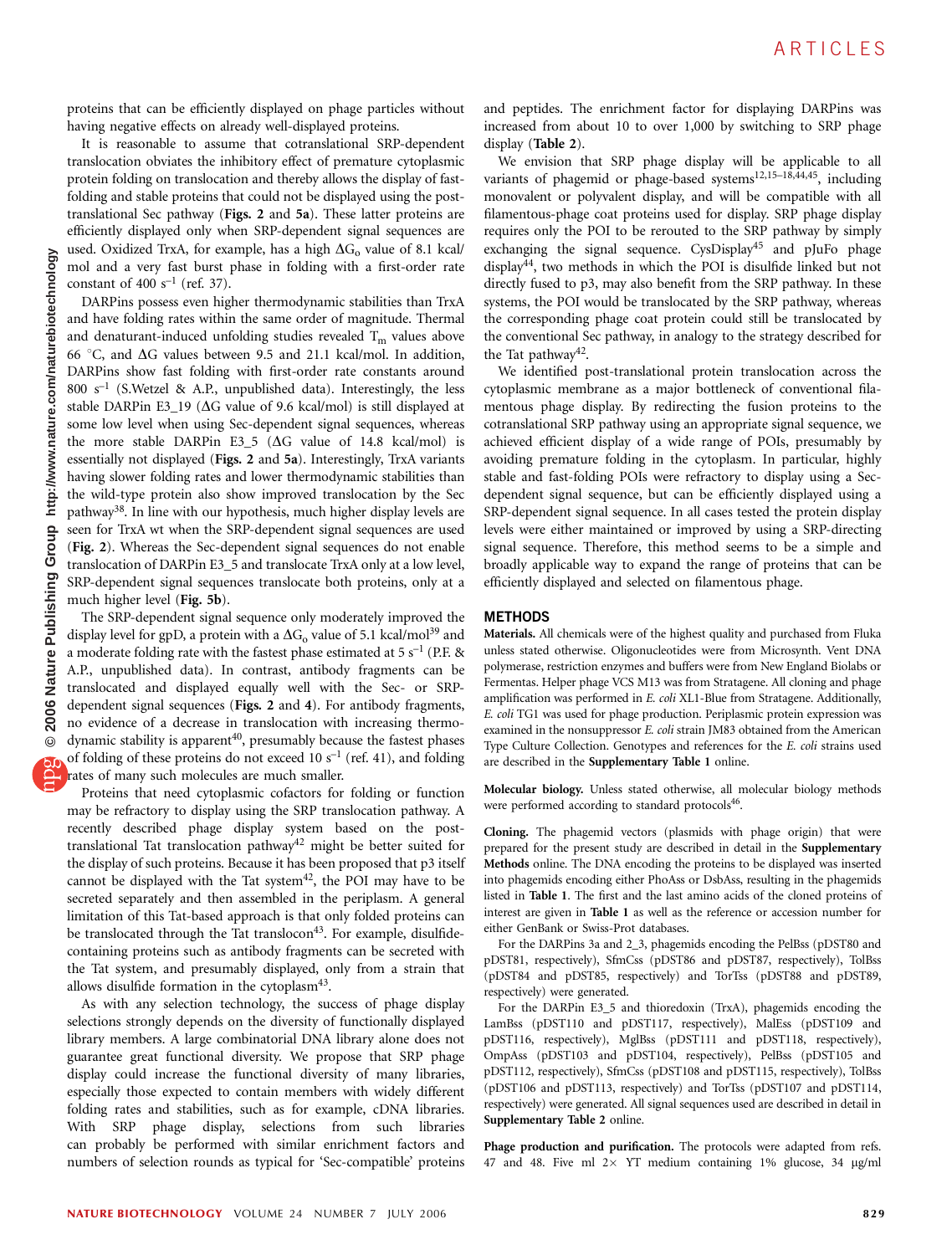# ARTICLES

chloramphenicol (cam) and 15 µg/ml tetracycline (tet) was inoculated with a single colony of E. coli XL-1 Blue harboring the phagemid of interest, and the cells were grown overnight at 30 °C with shaking. Five ml fresh  $2 \times$  YT medium containing 1% glucose, 34  $\mu$ g/ml cam and 15  $\mu$ g/ml tet was inoculated with the overnight cultures at a ratio of 1:100 (OD<sub>600</sub>  $\approx$  0.04) and grown at 37 °C to an OD600 of 0.5 with shaking. The cultures were infected with VCS M13 helper phage at 10<sup>10</sup> (at plaque forming units per ml (multiplicity of infection  $\sim 20$ ) and the cells were incubated for 30 min at 37  $\degree$ C without agitation and then for 30 min at 37  $\degree$ C with shaking. The medium was changed by harvesting the cells by centrifugation (3,500g, 24 °C, 10 min) and resuspending the pellet in 50 ml of  $2 \times$  YT medium containing 34 µg/ml cam, 50 µg/ml kanamycin (kan) and 0.1 mM isopropyl- $\beta$ -D-thiogalactoside (IPTG). After growth for 14 to 16 h at 30  $\degree$ C with shaking, the cells were removed by centrifugation (5,600g,  $4^{\circ}$ C, 10 min).

The culture supernatant was incubated on ice for 1 h with one-fourth volume of ice-cold PEG/NaCl solution (20% polyethyleneglycol (PEG) 6000, 2.5 M NaCl). The precipitated phage particles were then collected by centrifugation (5,600g, 4 °C, 15 min) and redissolved in 1 ml of TBS<sub>150</sub> (25 mM Tris/ HCl, 150 mM NaCl, pH 7.5). The phage particles were further purified by CsCl-gradient centrifugation as described<sup>13</sup>. The total concentration of phage particles was quantified spectrophotometrically<sup>48</sup>. The infective titer of the phage samples was determined by titration on E. coli XL-1 Blue cells using  $2 \times$  YT agar plates containing 1% glucose, 34 µg/ml cam and 15 µg/ml tet. The colonies were counted after overnight incubation at 37  $^{\circ}$ C.

**Phage blots.** We applied  $5 \times 10^{11}$  phage particles, purified by CsCl gradient, to 15% SDS-PAGE under reducing conditions and transferred them to polyvinylidene fluoride (PVDF) Immobilon-P Transfer Membranes (Millipore) by electroblotting. The membranes were blocked with  $MTTBS<sub>150</sub>$  (TBS<sub>150</sub>, 0.1%) Tween-20, 5% skimmed milk) for 1 h at about 22  $^{\circ}$ C and incubated with a mouse anti-p3 antibody (MoBiTec) (1:1,000 in MTTBS<sub>150</sub>, 20 min at about 22 °C) as primary antibody, which recognizes the C-terminal domain of  $p3$ . A F(ab*¢*)2 fragment goat anti-mouse IgG horseradish peroxidase conjugate (Pierce) (1:10,000 in  $MTTBS<sub>150</sub>$ , 1 h at about 22 °C) was used as the secondary antibody. The proteins were detected with ChemiGlow West substrate (Alpha Innotech).

In a second experiment, the blocked membranes were incubated with mouse anti-FLAG antibody M1 (Sigma) (1:5,000 in MTTBS<sub>150</sub>, 1 h at about 22 °C) as primary antibody. A goat anti-mouse IgG alkaline phosphatase conjugate (Sigma) (1:10,000 in MTTBS<sub>150</sub>, 1 h at about 22 °C) was used as secondary antibody. The proteins were detected with the substrates 5-bromo-4-chloro-3 indolyl phosphate (BCIP) and nitroblue tetrazolium (NBT).

Phage ELISAs. Phage ELISAs were carried out to assay the amount of functionally displayed DARPins on M13 phage particles. The targets, biotinylated APH and JNK2 proteins<sup>21</sup>, were immobilized as follows: Neutravidin (66 nM, 100 µl/well; Pierce) in  $TBS<sub>150</sub>$  was immobilized on MaxiSorp plates (Nunc) by overnight incubation at 4  $^{\circ}$ C. The wells were blocked with 300  $\mu$ l  $\mathrm{BTTBS}_{150}$  (TBS<sub>150</sub>, 0.1% Tween-20, 1% BSA) for 1 h at about 22 °C. Binding of the biotinylated APH and JNK2 proteins (100 µl,  $\approx$  1 µM) in BTTBS<sub>150</sub> was done for 1 h at 4  $^{\circ}$ C.

Dilution series of phage particles in BTTBS<sub>150</sub> were pipetted to the wells and incubated at about 22  $\degree$ C for 2 h. After washing the wells five times with 300 µl TTBS<sub>150</sub> (TBS<sub>150</sub>, 0.1% Tween-20) for 5 min, bound phage particles were detected with mouse anti-M13 antibody horseradish peroxidase conjugate (Amersham Pharmacia Biotech) and soluble BM Blue POD substrate (Roche Diagnostics).

Phage panning. Phage particles displaying DARPins E3\_5, E3\_19, 3a and 2\_3 were produced from either phagemids encoding the PhoAss (pDST30, pDST65, pDST22 and pDST34, respectively) or from phagemids encoding the DsbAss (pDST32, pDST66, pDST23 and pDST37, respectively). These phage particles were subsequently mixed according to the experiment. To a 1:1 mixture of phage particles displaying the nonbinding DARPins E3\_5 and E3\_19, phage particles displaying the target-specific DARPins 3a or 2\_3 were added in 1:107 dilutions (for phage particles produced from phagemids encoding the PhoAss, additionally in 1:100 and 1:10 dilutions).

Biotinylated APH and JNK2 proteins were coated as described for the phage ELISAs. To each well, 0.1 ml of phage particle mixtures  $(10^{13}$  colony-forming units/ml) and 0.1 ml  $BTTBS<sub>150</sub>$  were added and incubated for 2 h. After washing with TTBS<sub>150</sub> (3 $\times$  for the first selection cycle, 4 $\times$  for the second cycle and  $5\times$  for additional cycles) for 5 min and with TBS<sub>150</sub> ( $3\times$  for the first selection cycle,  $4 \times$  for the second cycle and  $5 \times$  for additional cycles) for 5 min, the phage particles were eluted by incubating for 15 min with 0.2 ml elution buffer (0.2 M glycine/HCl, pH 2.2) at about 22  $\degree$ C, followed by an elution for 30 min with 0.2 ml trypsin (10 mg/ml in TBS<sub>150</sub>) at 37 °C. The combined eluates (neutralized with 10 µl of 2 M Tris-base) were used for the infection of 4 ml of exponentially growing E. coli XL1-Blue cells. After 30 min at 37 °C without agitation and 30 min at 37 $\degree$ C with shaking, the cells were spread on  $2 \times$  YT agar plates containing 1% glucose and 34  $\mu$ g/ml cam and 15  $\mu$ g/ml tet and grown overnight at 37 °C. The cells were washed from the plates with  $2\times$ YT containing 1% glucose, 15% glycerol, 34 µg/ml cam and 15 µg/ml tet and used for the phage production for the next cycle of panning. After each panning cycle, the identity of 9 to 16 eluted phage particles was determined. This was done by infection of E. coli with these phage particles and screening of the colonies by PCR with clone-specific primers.

Western blot analysis of cellular extracts. Five ml  $2 \times$  YT medium containing 1% glucose, 34 µg/ml cam and 15 µg/ml tet were inoculated with a single colony of E. coli JM83 harboring the phagemid of interest and grown overnight at 30 °C with shaking. Fresh 5 ml  $2 \times$  YT medium containing 1% glucose, 34 µg/ml cam and 15 µg/ml tet were inoculated with the overnight cultures at a ratio of 1:100 (OD<sub>600</sub>  $\approx$  0.04) and grown at 37 °C to an OD<sub>600</sub> of 0.5. The medium was changed by harvesting the cells by centrifugation (3,500g, 24  $^{\circ}$ C, 10 min) and resuspending the pellet in 50 ml of  $2 \times$  YT medium containing 34 μg/ml cam and 0.1 mM isopropyl-β-D-thiogalactoside (IPTG). After growth for 14 to 16 h at 30 $\degree$ C with shaking, the cells were harvested by centrifugation (5,600g, 4 °C, 10 min) for the whole cell extracts or treated as described<sup>35</sup> for subcellular fractionation.

Western blot analysis of the whole cell extracts and periplasmic fractions was carried out as described above. The blocked membrane was either incubated with mouse anti-FLAG antibody M1 (Sigma) (1:5,000 in MTTBS<sub>150</sub>, 1 h at about 22 °C) or mouse anti-myc antibody (Cell Signaling Technology) (1:1,000 in MTTBS<sub>150</sub>, 1 h at about 22 °C) as primary antibodies, then goat anti-mouse IgG alkaline phosphatase conjugate as secondary antibody. The proteins were detected with the substrates BCIP and NBT.

Note: Supplementary information is available on the Nature Biotechnology website.

#### ACKNOWLEDGMENTS

We thank Patrick Amstutz and H. Kaspar Binz for valuable discussions and J. Beckwith and D. Huber for advice on experimental procedures. This work was supported by the Swiss National Center of Competence in Research (NCCR) in Structural Biology and by KTI Discovery.

#### AUTHOR CONTRIBUTIONS

A.P. conceived the project; D.S., P.F., M.T.S. and A.P. designed experiments; D.S. performed the experiments; D.S., P.F., M.T.S. and A.P. analyzed the data; D.S., P.F., M.T.S. and A.P. wrote the manuscript.

#### COMPETING INTERESTS STATEMENT

The authors declare competing financial interests (see the Nature Biotechnology website for details).

Published online at http://www.nature.com/naturebiotechnology/ Reprints and permissions information is available online at http://npg.nature.com/ reprintsandpermissions/

- 1. Smith, G.P. & Petrenko, V.A. Phage Display. Chem. Rev. 97, 391–410 (1997).
- 2. Russel, M., Lowman, H.B. & Clackson, T. Introduction to phage biology and phage display. in Phage Display: A Practical Approach (eds. Lowman, H.B. & Clackson, T.) 1–26, (Oxford University Press, New York, USA, 2004).
- 3. Sidhu, S.S., Lowman, H.B., Cunningham, B.C. & Wells, J.A. Phage display for selection of novel binding peptides. Methods Enzymol. 328, 333–363 (2000).
- Bradbury, A.R. & Marks, J.D. Antibodies from phage antibody libraries. J. Immunol. Methods 290, 29–49 (2004).
- 5. Rakonjac, J., Feng, J. & Model, P. Filamentous phage are released from the bacterial membrane by a two-step mechanism involving a short C-terminal fragment of pIII. J. Mol. Biol. 289, 1253-1265 (1999).

**© 2006 Nature Publishing Group http://www.nature.com/naturebiotechnology**

Group

Publishing

2006 Nature

 $\odot$ 

http://www.nature.com/naturebiotechnology